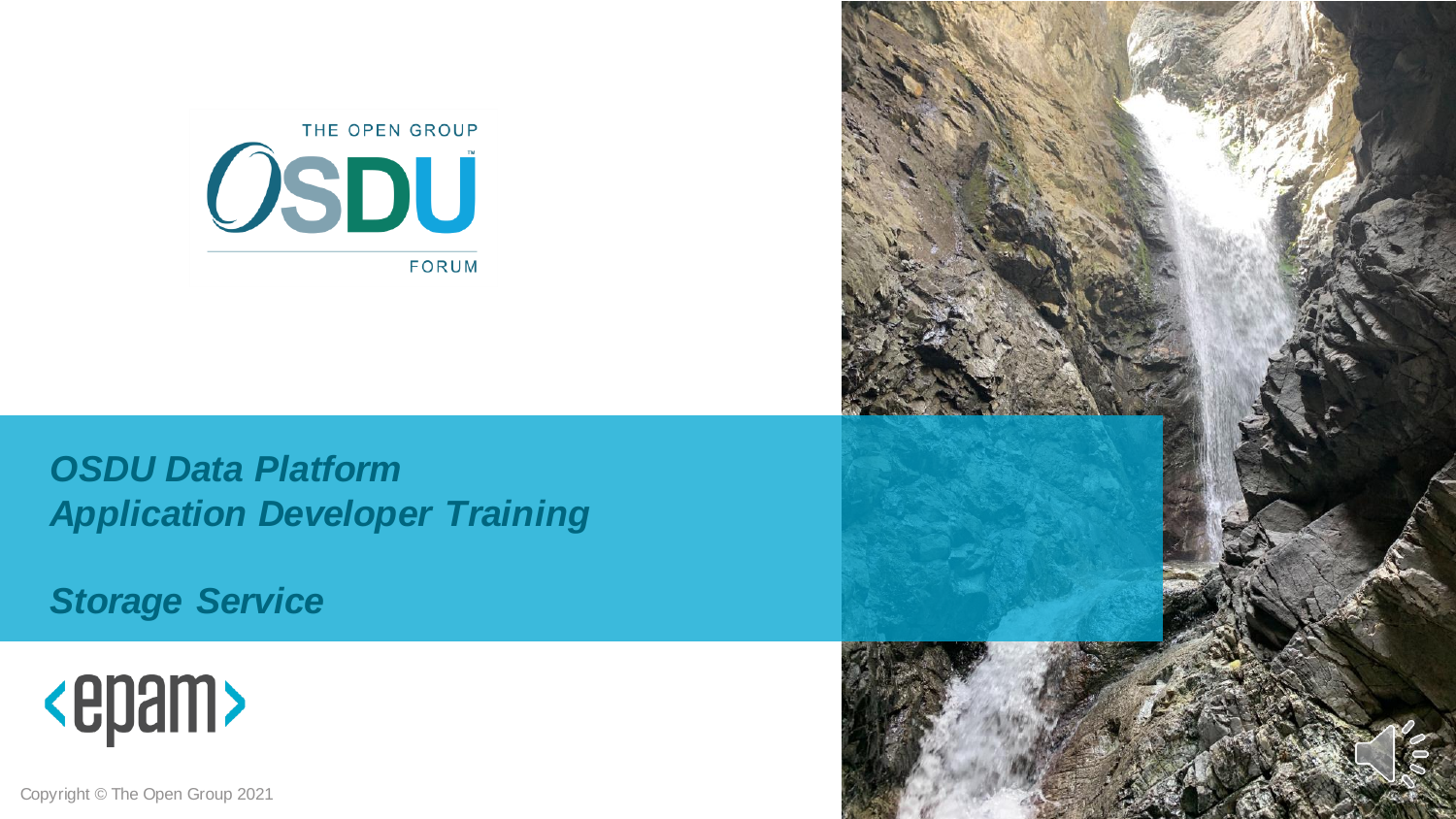# **Storage Service Overview**

- » Provides APIs to ingest, modify, delete, and version metadata
- » The ingested metadata is called *record*
- » Records are split in 2 parts stored in
	- Document database
	- File storage
- » Created record is indexed by the Indexer service and then available in the Search

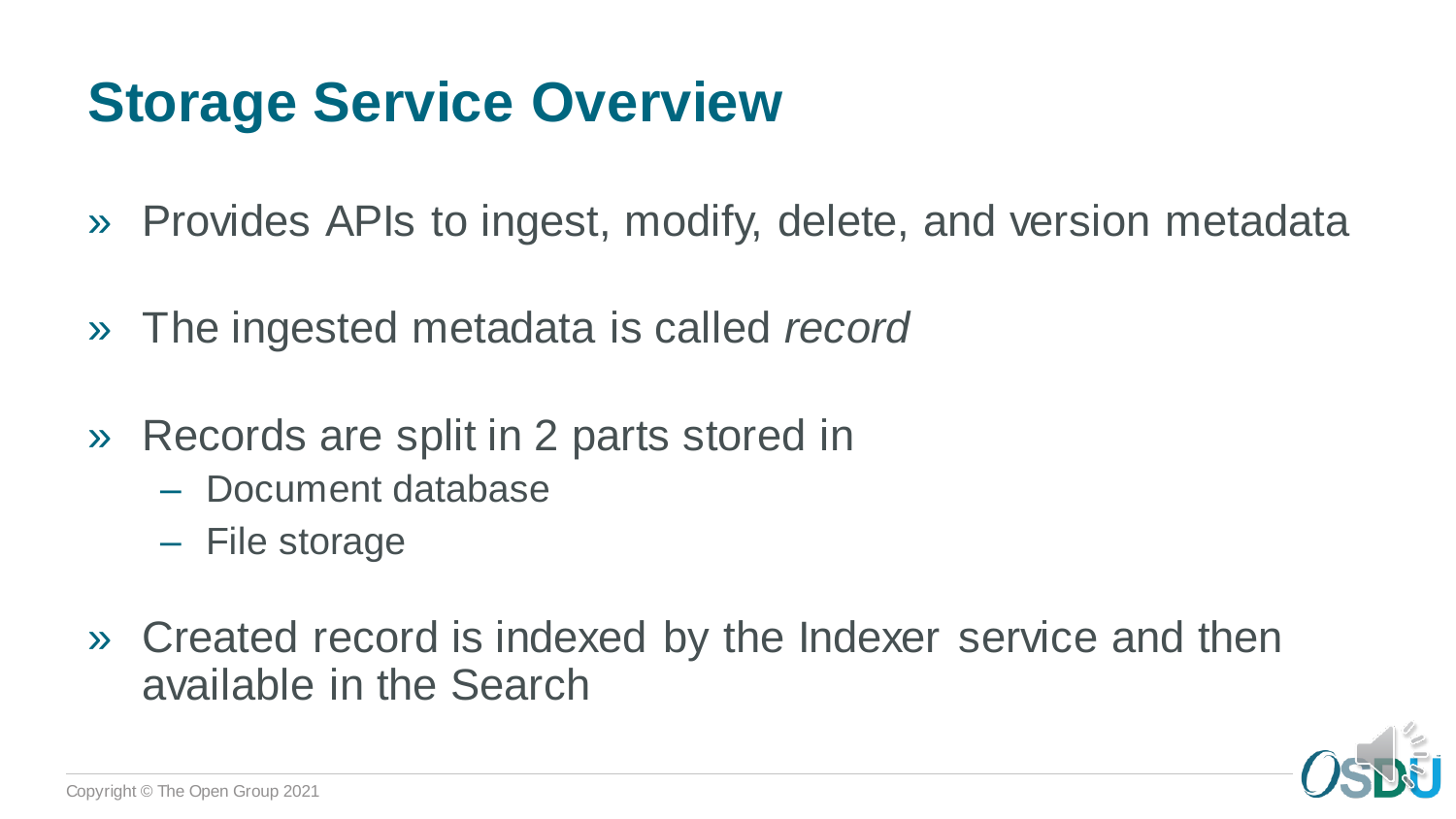# **Record Structure**

```
"id": "partition:type:uuid",
    "kind": "authority:source:entity-type:major-
version.minor-version.patch-version",
    "acl": {
     "viewers": ["viewers@osdu.opengroup.org"],
     "owners": ["owners@osdu.opengroup.org"]
    },
    "legal": {
     "legaltags": ["sample-legaltag"],
      "otherRelevantDataCountries": ["US","FR"]
    },
    "data": {
     "msg": "Some Data"
    }
  }
```
- » **id**: Unique identifier of the record. Must follow the naming convention.
- » **kind**: Kind of the record. Must follow the naming convention.
- » **acl**: Users who have access to the record.
- » **legal**: Legal constraints on the record.
- » **data**: Record payload represented as a sequence of key-value pairs.



3

{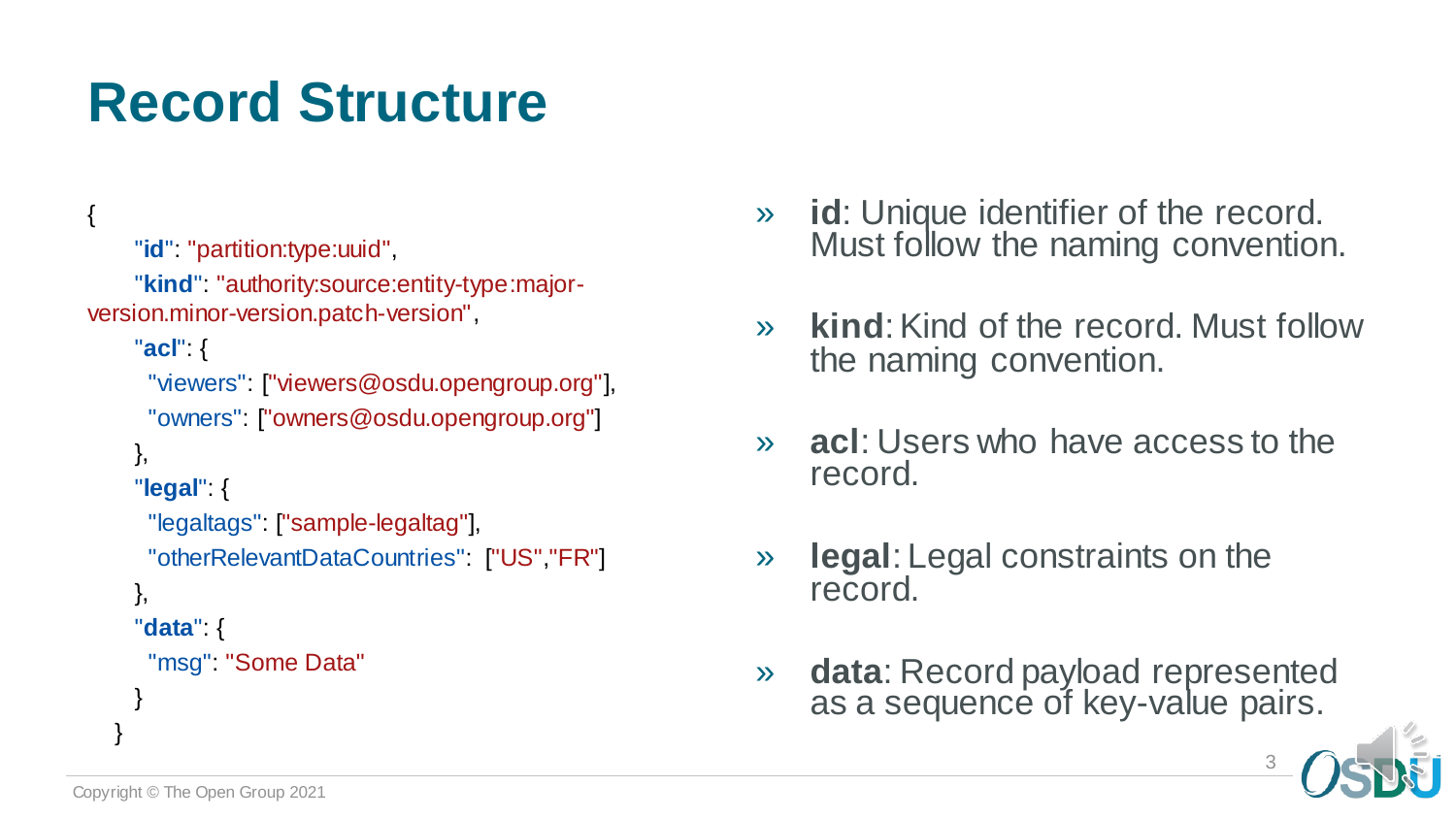# **Record Splitting**

### » **Database**

{

}

```
"_id": "opendes:dataset--File.Generic:1234567",
"kind": "opendes:wks:dataset--File.Generic:1.0.0",
"acl": {...},
"legal": {...},
"tags": {},
"status" "active"
"user": "osdu-ingestion@osdu.opengroup.com",
"createTime": 1623240157732,
"modifyTime": 0
```
### » **Storage**

{

}

```
"data": {
   "DatasetProperties": {
     "FileSourceInfo": {
        "FileSource": "abc123",
        "PreLoadFilePath": "https://route/to/file",
        ...
      }
   },
   "ExtensionProperties": {...}
},
"meta": [{}]
```
4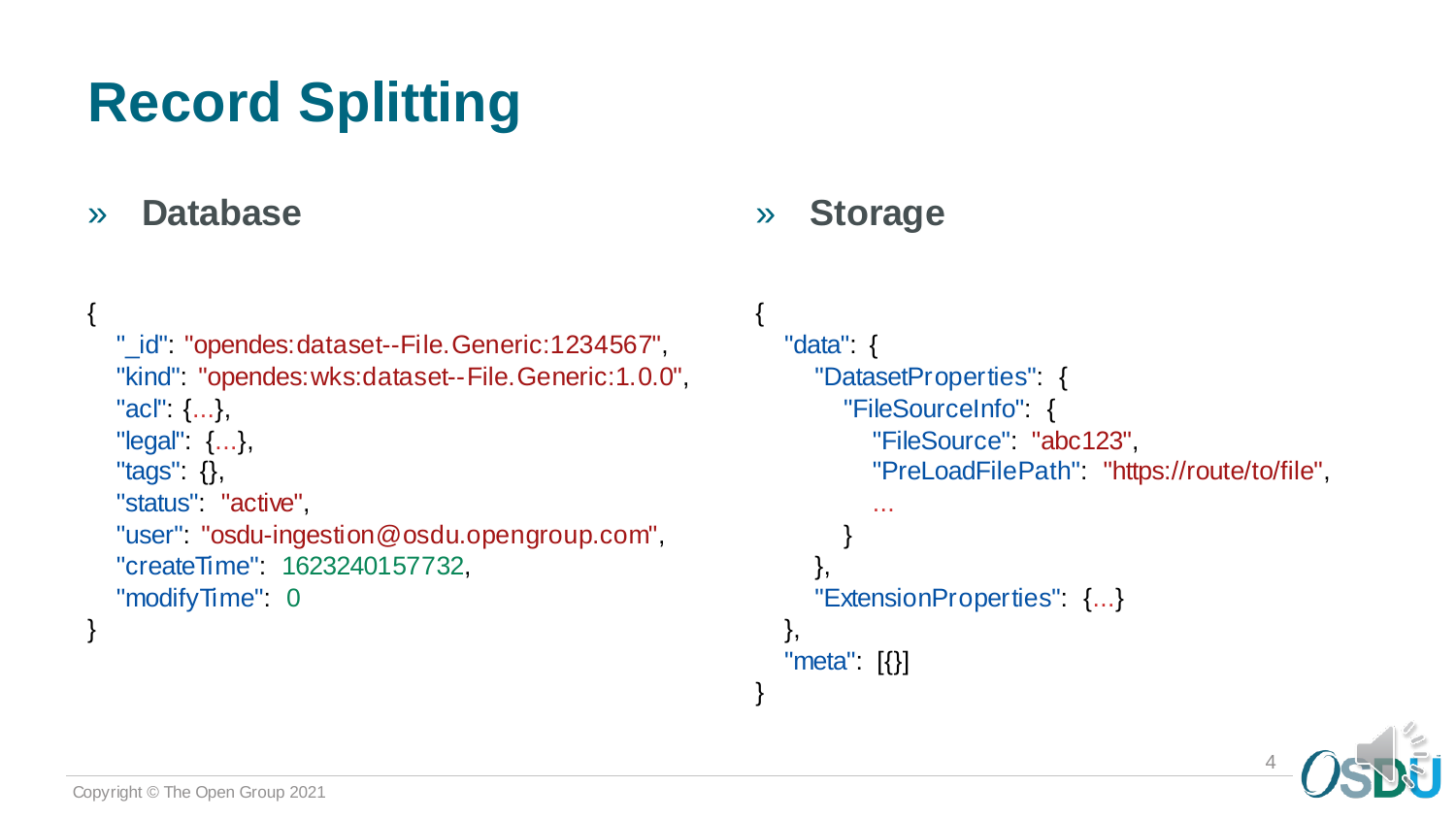### **Kinds and Schemas**

» Schemas and records are connected through the kind attribute.

» A schema defines the structure of a record.

» Only fields present in the schema can be indexed.

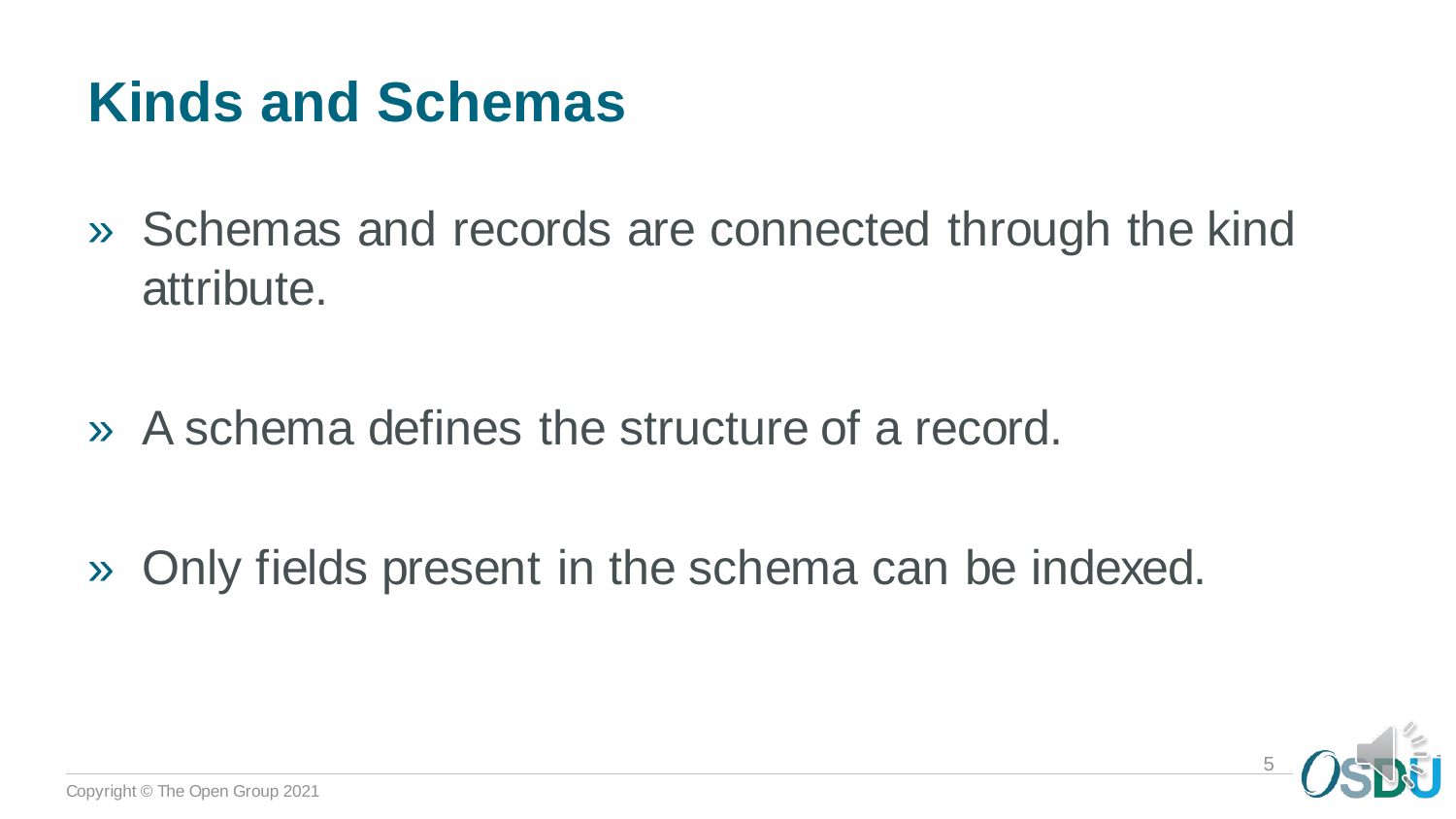### Patch API

- » Bulk Update API allows updating records in batch
- » Provide:
	- Record IDs (max 500)
	- Operation type: *replace*, *add*, or *remove*
	- Path to the property
	- New value

#### {**"query"**: {

```
"ids": ["tenant1:type:unique-
identifier:version"]
```
### },

}]

}

```
"ops": [{
  "op": "replace",
  "path": "/legal/legaltags",
  "value": [
     "sample-legaltag1",
     "sample-legaltag2"
  ]
```
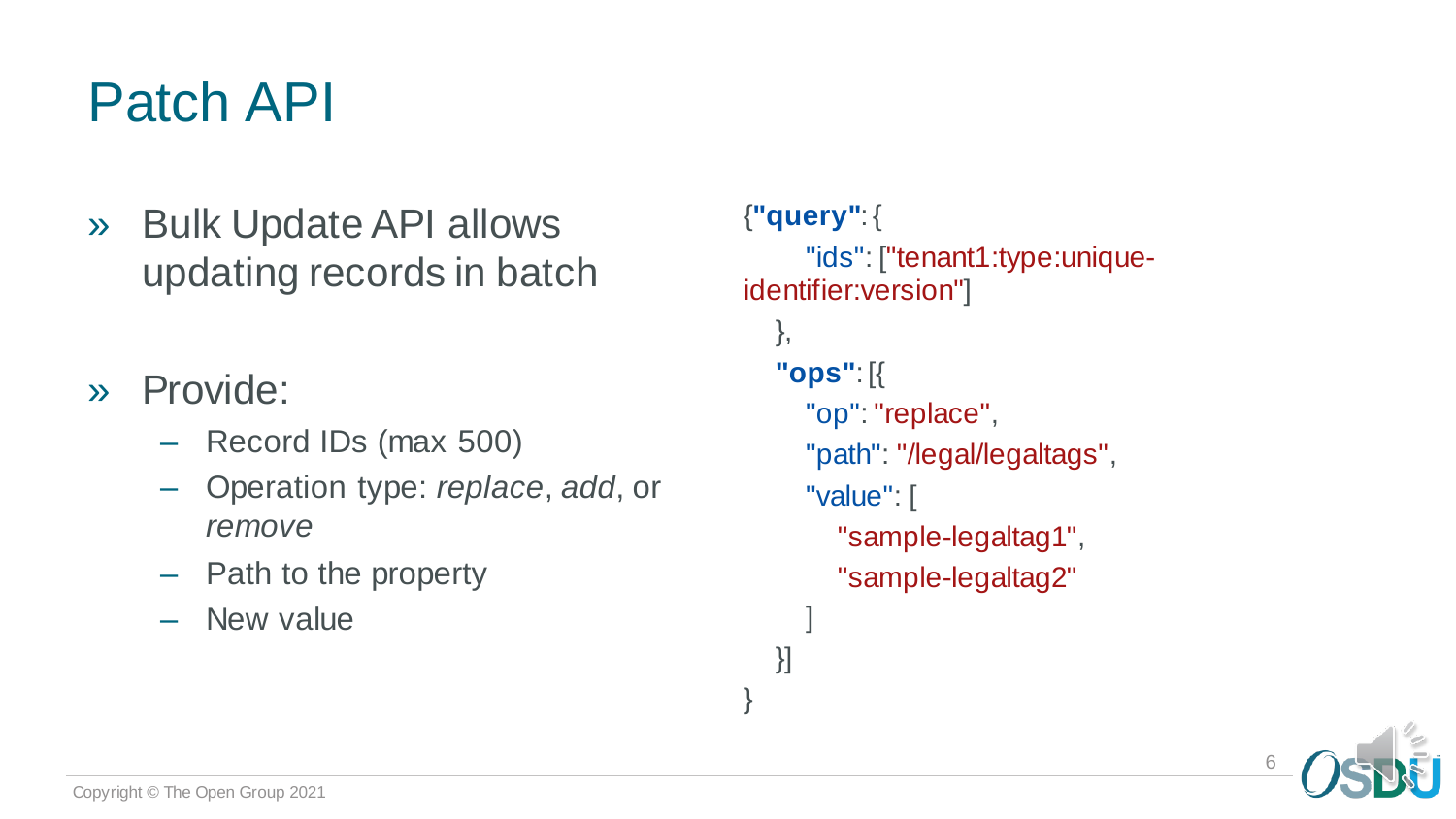# **Prerequisites to Creating Records**

- » Ingest **schemas** via the Schema service
- » Create **legal tags** via the Legal Service
- » Choose **data groups** to assign. Create new ones via the Entitlements Service and add members or use defaults:

data.default.viewers@{data-partition-id}.{domain} data.default.owners@{data-partition-id}.{domain}